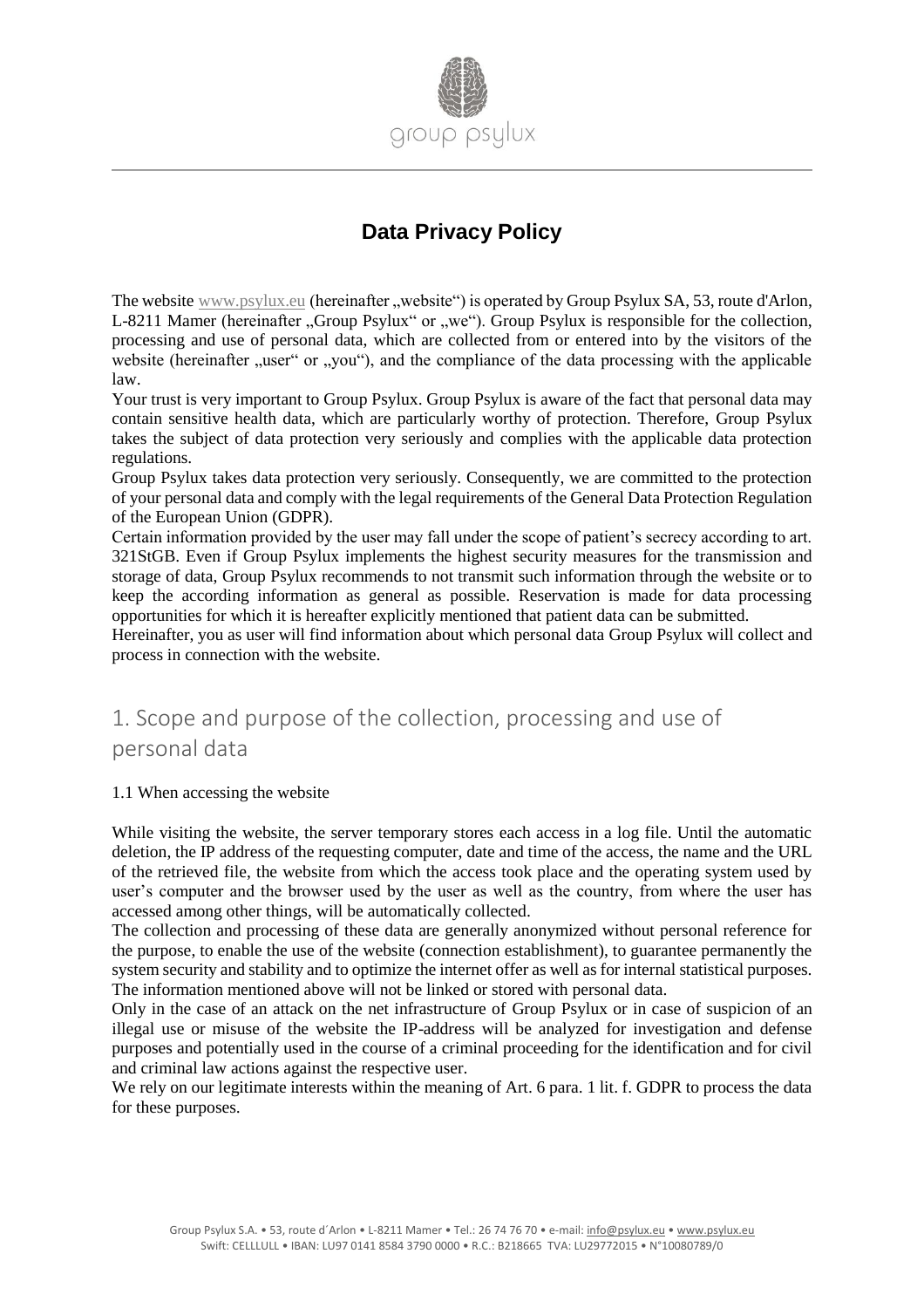

#### 1.2 Contact form

Apart from this passive data acquisition and the hereinafter described data processing for advertising purposes, Group Psylux collects and processes personal data only if the user voluntarily forwards the personal data to Group Psylux, e.g. by email or contact form.

By communicating personal data to Group Psylux, the users agree that Group Psylux stores the data and processes it to answer questions, process requests, send the requested information or provide eventually requested services.

The legal basis for the processing of data voluntarily provided by the user lies in the consent pursuant to Art. 6 para. 1 lit. a GDPR and, e.g. for contact inquiries, in our legitimate interest within the meaning of Art. 6 para. 1 lit. f GDPR. Users can object to this data processing at any time (see contact data below).

## 2. Use of data for advertising purposes/ Newsletter

Group Psylux uses so-called re-targeting technologies on the website. In doing so, the user's behavior is analyzed on the website in order to be able to subsequently offer individual tailored advertising to the user on the partner websites. The behavior of the user is recorded pseudonymously.

Most of the re-targeting technologies work with cookies (see therefore section 8 below).

This website uses Doubleclick by Google, a service of Google LLC. ("Google"). Google uses therefore the so-called DoubleClick-Cookie which allows to recognize the browser used by a specific user when this user visits other websites. The information generated by the cookie regarding the visit of these websites (including the IP addresses) are transmitted to a Google server in the US and stored there (you will find additional information about personal data transfer to the US in section 9 below).

Google will use this information to evaluate the use of the website with regard to the ads to be served, to compile reports on the website activities and advertisements for the website operators and to provide other services connected with the use of the website and the Internet. Google may also transfer this information to third parties as far as this is required by law or if third parties process this data on behalf of Google. However, under no circumstances will Google associate the user's IP address with other data from Google.

User can prevent re-targeting at any time by rejecting or deactivating the cookies in the web browser's menu bar (see section 8 below).

The legal basis for this processing of personal data lies in the legitimate interest pursuant to Art. 6 para. 1 lit. f GDPR. Users can object to this data processing at any time by rejecting or deactivating cookies as described above.

# 3. Transfer of data to third parties

Group Psylux only discloses personal data from users if the user either has consented explicitly, a legal obligation therefore exists or if it is required for the enforcement of rights and claims of Group Psylux. In addition, Group Psylux will pass on personal data from users to third parties as far as it is necessary in the context of the use of the website as well as the answering of questions, processing of inquiries or for the possible provision of services required by the user. The use of the data submitted by the third parties is strictly limited to the stated purposes.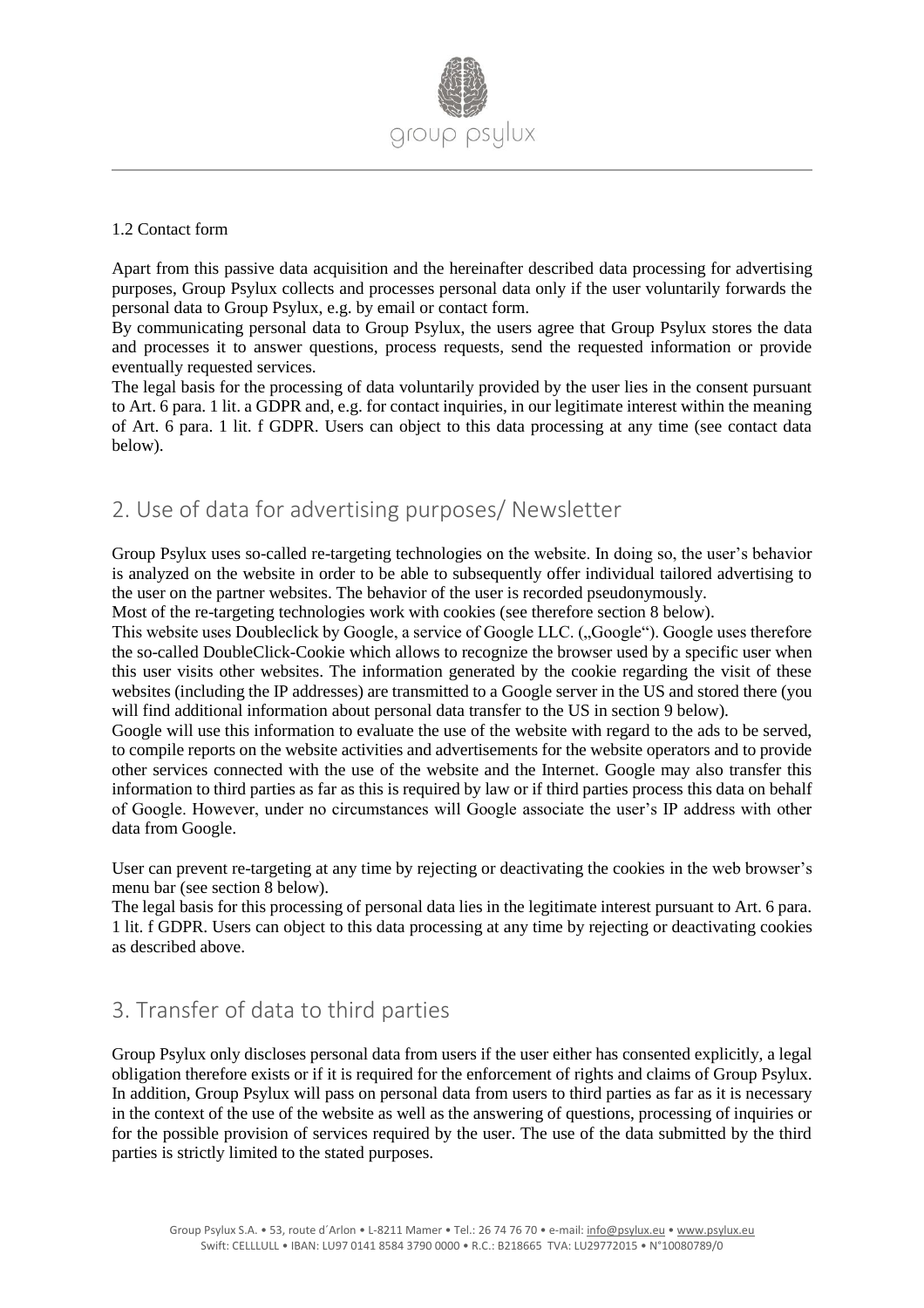

A list with third party service providers as mentioned above is available in section "third party providers" (see below). Additional service providers are explicitly mentioned in this data privacy policy (see for example in sections 2, 9 and 10).

If the personal data represents information which falls under the scope of the patient secrecy according to art. 321 StGB, this information shall in no case be passed on to third parties without the consent of the user.

## 4. Transfer of personal data abroad

Group Psylux is entitled to forward personal data from users to third parties and service providers abroad, provided that this is necessary within the scope of the purposes mentioned in section 3 above. In doing so, the statutory provisions for the transfer of personal data to third parties are of course complied with.

These third parties are bound to the same extent as Group Psylux itself for data protection. If a country's data protection level does not comply with EU data protection law, Group Psylux contractually ensures that the protection of the personal data is always the same as the European Economic Area (EEA).

A list with third party service providers and their domiciles can be found in section "list with third party provider" (see below). Most of these service providers have their domiciles in the neighbouring countries. The website is hosted on a server in Luxembourg. Some of the service providers explicitly mentioned in this data privacy policy have, however, there domicile in the US (see sections 2, 9 and 10). Additional information about the transfer of personal data to the US can be found in section 9.

## 5. Entitlement to disclosure, deletion, correction and data portability

Users have the right, upon request and free of charge, to receive information about personal data stored by Group Psylux about the users. In addition, users have the right to correct inaccurate data and to have their personal data deleted, insofar as this is not contrary to any statutory retention duty or any other legal basis that allows Group Psylux the processing of data.

In addition, users have the right to demand the release of the data they have provided to Group Psylux (right of data portability). Upon request, Group Psylux will also forward the data to a third party of your choice. Users have the right to receive the data in a common file format.

For this, the user contacts [info@psylux.eu.](mailto:info@psylux.eu)

In addition, the user may also contact his responsible data protection authority.

## 6. Data retention

Group Psylux only stores personal data for as long as it is necessary to use the tracking services mentioned above and other processing in the context of our legitimate interest. Contract data is retained by Group Psylux for a longer period, as this is prescribed by legal retention obligations. Retention duties, which oblige Group Psylux to store data, result from regulations on accounting and tax law. According to these regulations, business communications, contracts concluded and accounting records must be stored for up to 10 years. If Group Psylux no longer needs any such data to perform the services for the users, the data will be blocked. This means that the data may then exclusively be used for accounting and tax purposes.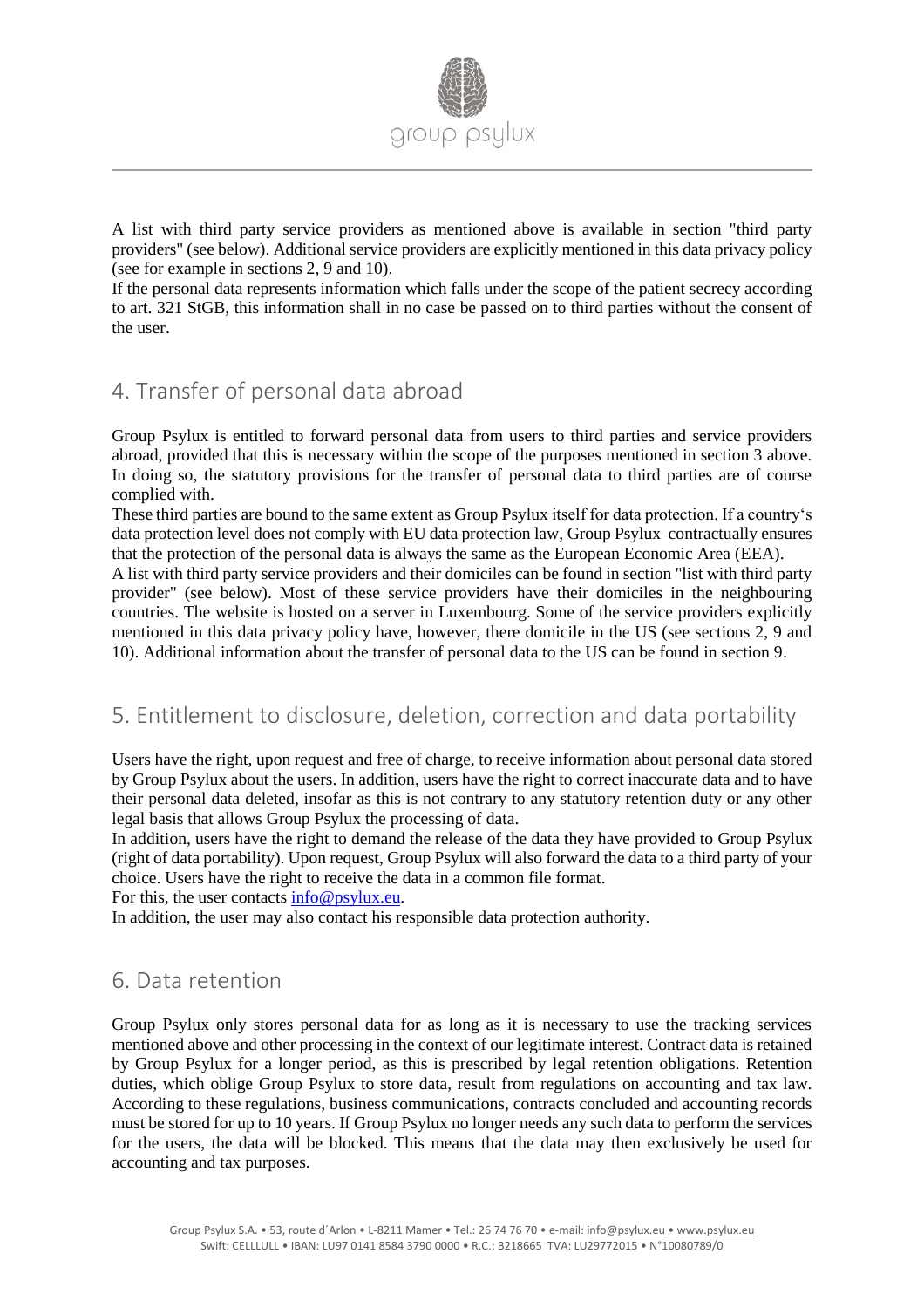

## 7. Data security

Group Psylux uses appropriate technical and organizational security measures to protect personal data against manipulation, partial or total loss and against unauthorized access by third parties. These safety measures are continuously improved according to the technological development.

### 8. Cookies

In order to make the visit of the website attractive and to enable the use of certain functions, so-called cookies are installed on the website. The cookies are small text files, which are stored on the user's device. Some of the installed cookies are automatically deleted after the end of the browser session (socalled session cookies). Other cookies remain on the user's device and allow Group Psylux to recognize the browser on the next visit (persistent cookies).

Group Psylux hereby advises the users that certain cookies are already set as soon as a user accesses the website. Users can, however, set up the browser in such a way that they are informed of the setting of cookies and may decide individually about their acceptance or can exclude the acceptance of cookies for certain cases or in general. The non-acceptance or de-activation of cookies may restrict the functionality of the website.

Browsers allow the users to control the storage of cookies on their respective devices. The description for the respective browsers can be found under the following links:

Internet Explorer™: <http://windows.microsoft.com/de-DE/windows-vista/Block-or-allow-cookies> Safari™: <http://apple-safari.giga.de/tipps/cookies-in-safari-aktivieren-blockieren-loeschen-so-geht-s/> Chrome™: <http://support.google.com/chrome/bin/answer.py?hl=de&hlrm=en&answer=95647> Firefox™: <https://support.mozilla.org/de/kb/cookies-erlauben-und-ablehnen> Opera™: <http://help.opera.com/Windows/10.20/de/cookies.html>

### 9. Tracking Tools

#### 9.1 Google (Universal) Analytics

The website uses Google (Universal) Analytics, a web analytics service of Google LLC. (www.google.com). Google (Universal) Analytics uses methods that allow an analysis of the use of the website, such as ...cookies" (see section 8 above). The information about the use of the website is generally transferred to a Google server in the US and stored there. By activating the IP anonymization on this website the IP address in the Member States of the European Union or in other States Parties to the Agreement on the European Economic Area is shortened prior to transmitting to the US. Only in exceptional cases the full IP address is transferred to a Google server in the US and shortened there. The anonymized IP address transmitted by Google Analytics from the user's browser is not merged with any other data from Google.

The information is used to evaluate the use of the website in order to compile reports about the activities on the website and to provide other services associated with the use of the website for the purposes of market research and the appropriate design of the website.

Users can prevent the recording of data (including the IP address) generated by the cookie and related to the website from being accessed by Google, as well as the processing of this data by Google, by downloading and installing the browser plug-in that is available under the following link: <http://tools.google.com/dlpage/gaoptout?hl=de>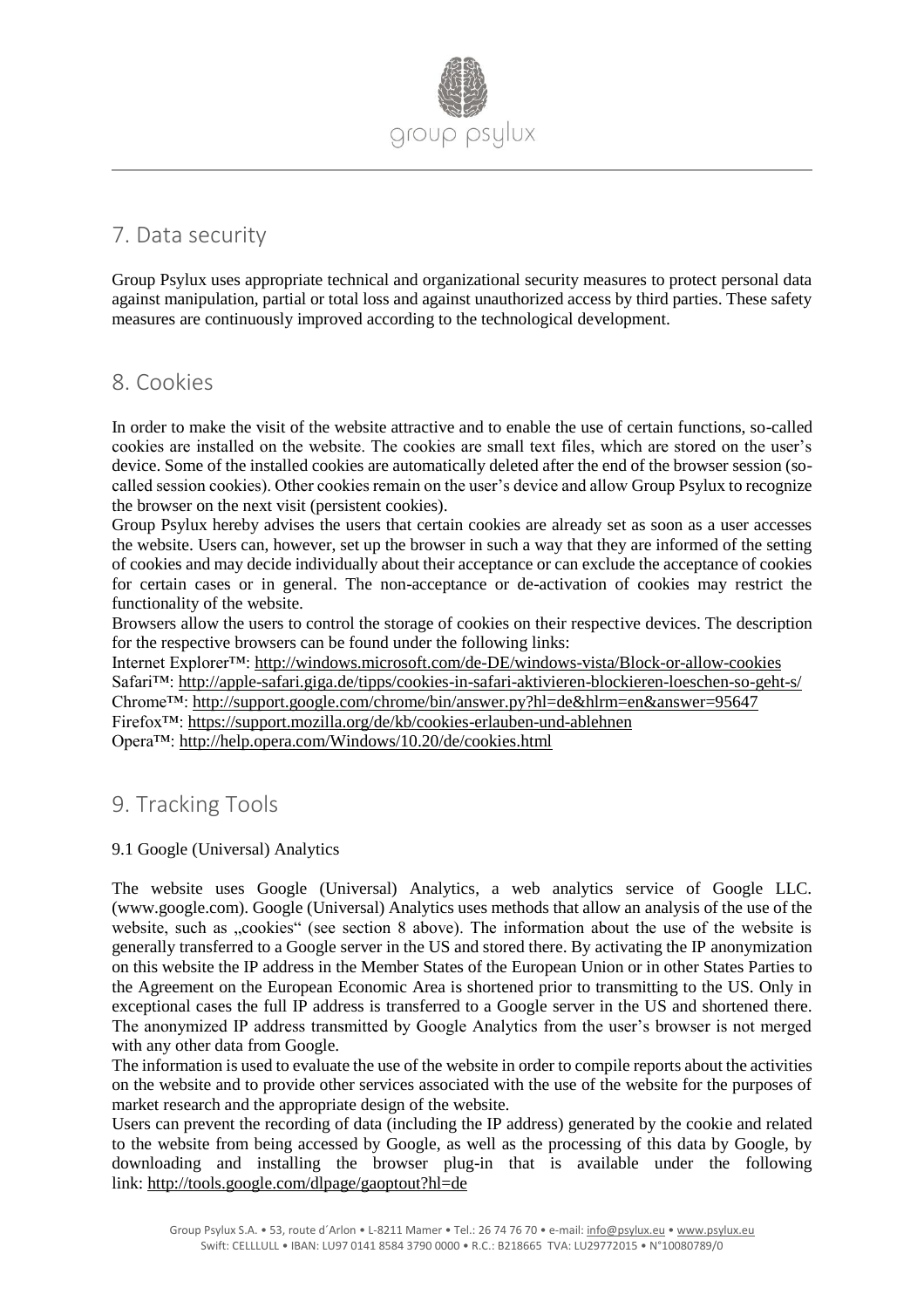

The legal basis for this data processing lies in the legitimate interest pursuant to Art. 6 para. 1 lit. f GDPR. Users can object to this data processing at any time by using the aforementioned opt-out options.

#### 9.2 Google AdWords Conversion-Tracking

On this website a so-called Conversion-Tracking Code of Google Inc., USA, is installed. This code or tag allows to track the conversion of Group Psylux 's Google AdWords campaigns. As soon as a user lands on a Google AdWords or any other advertisement of Group Psylux in the Google network, a temporary cookie is installed in the browser of the respective user. When this user continues to the website of Group Psylux, the code or tag on the website recognizes the cookie and is able to forward the information about this conversion to Google.

Users may prevent this tracking by rejecting or de-activating cookies (see section 8).

For the sake of completeness, Group Psylux points out to users which have a Luxembourg residency or domicile, that there are surveillance measures by the US authorities that generally enable the storage of all personal data of all persons whose data have been transferred from Luxembourg to the US. This is done without differentiation, restriction or objective criterion, which would make it possible to limit the access of the US authorities to the data and their subsequent use to very specific, strictly limited purposes, access to such data as well as their use. We also point out that in the US there are no legal remedies available to the persons concerned from Luxembourg which allow them to gain access to the data concerning them and to correct or eradicate them, or no effective judicial protection against general access rights from US authorities.

The legal basis for this data processing lies in the legitimate interest pursuant to Art. 6 para. 1 lit. f GDPR. Users can object to this data processing at any time by using the aforementioned opt-out options.

### 10. Social Plugins

On this website social plugins are installed. These social plugins consist on the one hand side of "Like-Buttons" or similar functionalities that are typical for social media networks, on the other hand side of "dynamic" links to the sites of Group Psylux on the respective social media network. Users recognize the respective plugins because they are displayed using the logo of the respective network.

If a user is logged in its user account with the respective social media network when accessing the website of Group Psylux, the respective network may connect the website visit to his / her user account. If a user interacts with the plugins, the respective information will directly be forwarded to the server of the respective provider and stored there. The information may be published on the respective social media network and in certain circumstances displayed to other users of the network (e.g. if the "like" button is used).

The provider of the social media network uses the information for marketing purposes, market surveys and the user-focused design of its services. In this respect use, interest or relation profiles may be created, e.g. in order to analyze the use of the Group Psylux website by the respective user with respect to the advertising displayed to this user on the social media network, in order to inform other users of the social media network about the activities of the respective user on the Group Psylux website, and in order to provide other services connected to the use of the social media network.

Purpose and extent of the data collection, processing and use by the provider of the social media networks as well as the rights and user settings for the protection of the users' privacy may be found in the data privacy policies for the social media networks.